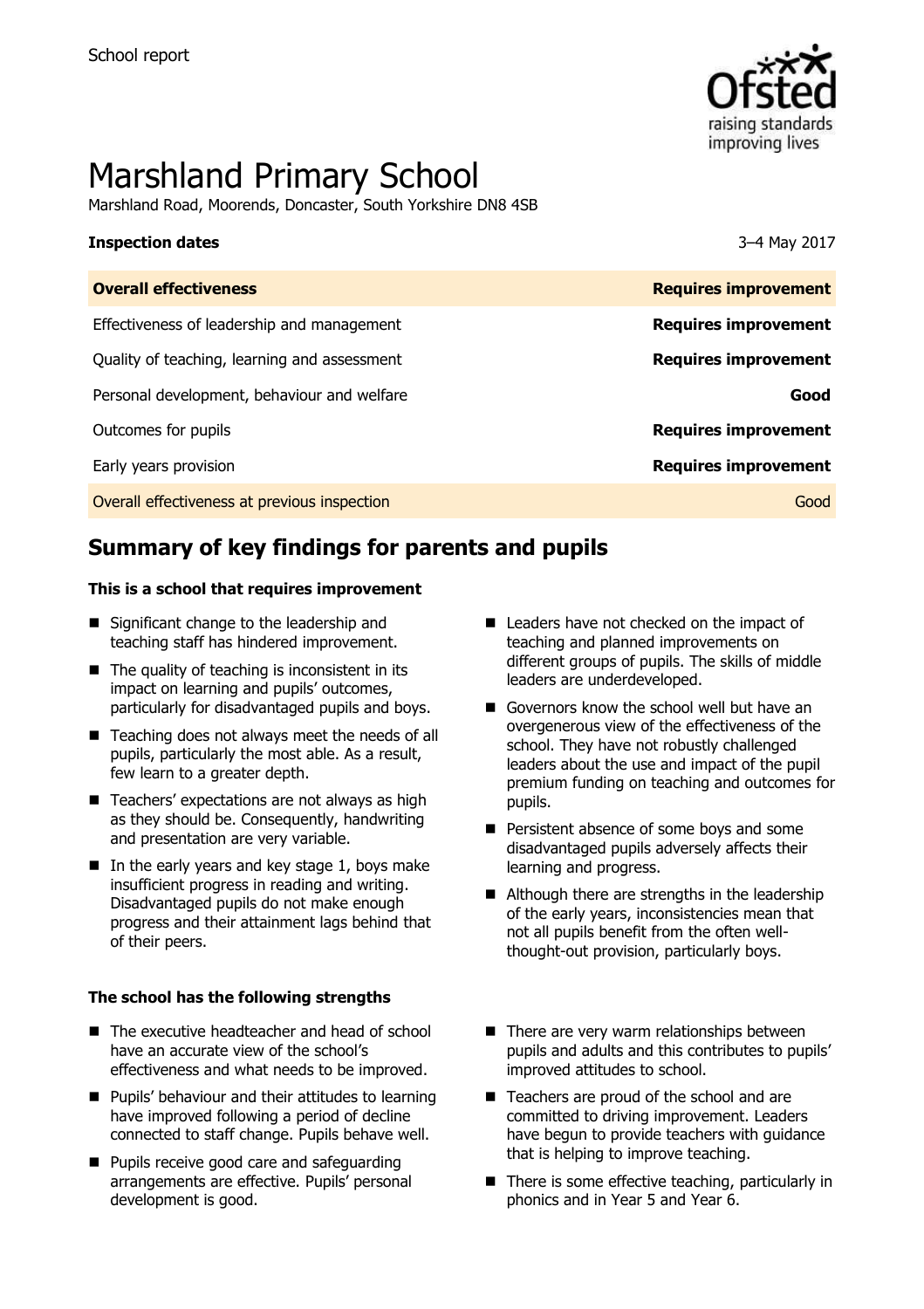

# **Full report**

### **What does the school need to do to improve further?**

- **I** Improve the quality of leadership and management by ensuring that:
	- governors have a clear understanding of their role in holding leaders to account for the impact of their actions, particularly for the use and impact of the pupil premium funding
	- middle leaders' skills are developed to enable them to effectively evaluate and influence their colleagues' work and impact on all groups of pupils
	- the plans for improvement are refined to reflect more precisely the areas identified for improvement at this school rather than across both schools in the federation
	- the monitoring of the impact of teachers' work is fine-tuned to identify the impact on different groups, particularly boys and the disadvantaged
	- leaders refine the pupil premium strategy to better use funds to address any identified barriers to learning, particularly absenteeism
	- all required information is published on the school website.
- Improve the quality of teaching and learning by ensuring that:
	- teachers consistently match tasks to the needs of all pupils, particularly the higherability pupils
	- all teachers have the highest expectations for all pupils and make these explicit within lessons
	- presentation of work in books is improved so that it is as good as the best at the school
	- handwriting and letter formation are taught more consistently across the school
	- teachers provide activities that effectively develop pupils' spelling, punctuation, comprehension and vocabulary more consistently
	- the skills and expertise of the most effective teachers are shared with other staff.
- Improve boys' progress and attainment in reading and writing in the early years by:
	- capitalising on children's interest in practical activities and outdoor play to develop their language skills and vocabulary
	- sustaining boys' interest in and concentration on activities indoors and outdoors
	- ensuring that both boys and girls benefit from activities designed to develop early writing and reading skills.

An external review of governance should be undertaken in order to assess how this aspect of leadership and management may be improved.

An external review of the school's use of pupil premium funding should be undertaken in order to assess how this aspect of leadership and management may be improved.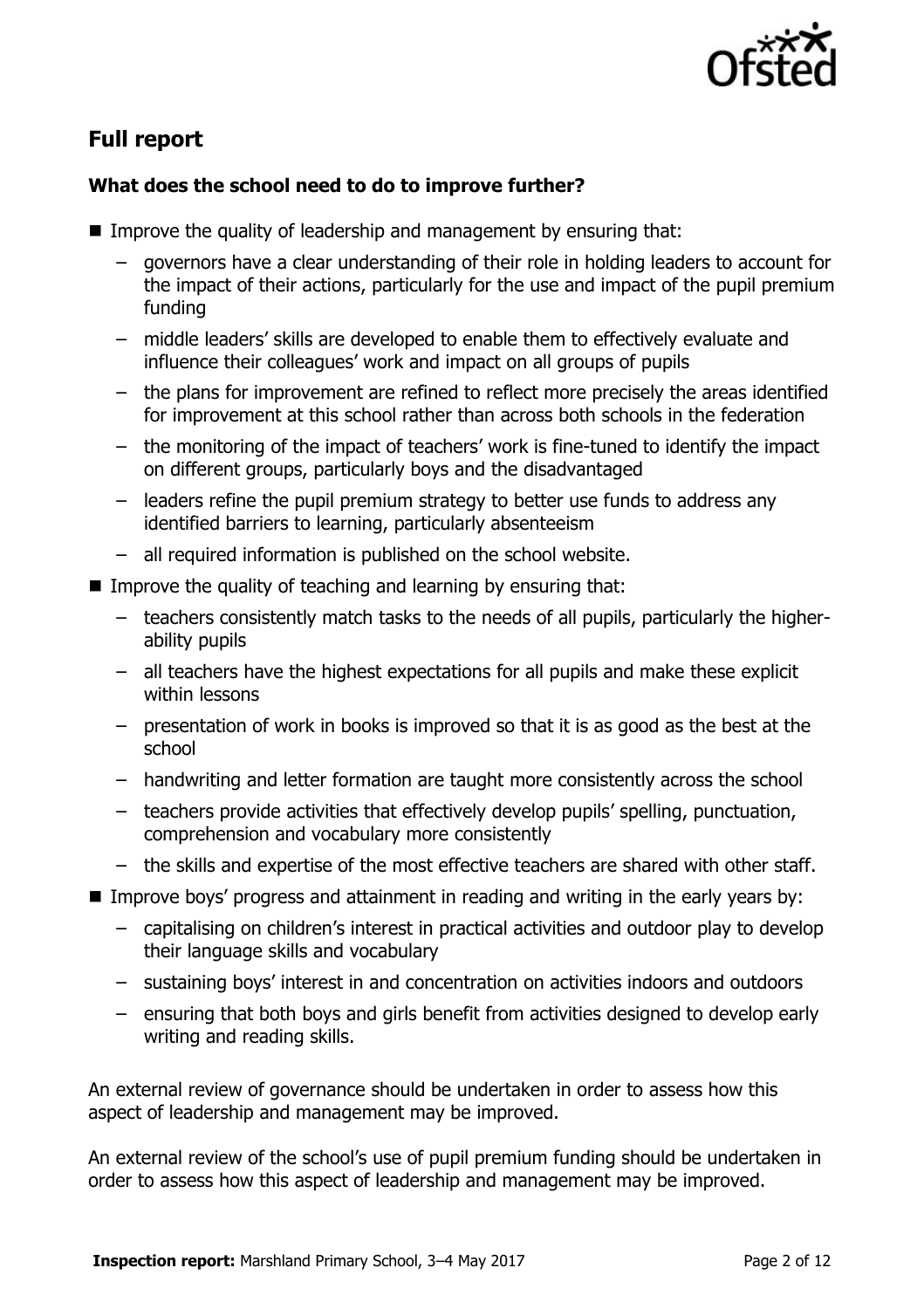### **Inspection report:** Marshland Primary School, 3–4 May 2017 **Page 3 of 12** Page 3 of 12

# **Inspection judgements**

### **Effectiveness of leadership and management Requires improvement**

- Although senior leaders have an accurate view of the school's overall effectiveness, and have had some successes in improving behaviour, their work to improve teaching and outcomes have not securely led to improvement in all aspects of the school's work.
- The use of the pupil premium has not secured good progress for disadvantaged pupils. Although leaders identify that persistent absenteeism adversely affects the learning and progress of disadvantaged pupils this has not been addressed in the pupil premium strategy.
- Leaders use a wide range of strategies to check on the work and impact of teachers, such as lesson observations and scrutinising pupils' work. However, these strategies do not focus sharply on the impact on specific groups, such as the disadvantaged and boys, even where leaders have identified that the progress and attainment of these groups are areas for improvement.
- The school improvement plan is common to both Marshland and the other school in the federation. While this has served the purpose of improving pupils' attitudes and behaviour, the most important areas that relate only to this school are not always precise in the actions designed to impact at Marshland.
- Middle leaders are keen to support their colleagues and get the best out of all pupils. However, some are new to their whole-school roles and not all have the skills and knowledge they need to be able to effectively evaluate and influence the work of other teachers.
- Teachers value the guidance and support provided by senior leaders, along with training opportunities. Although this is beginning to improve teaching, opportunities for less experienced teachers to observe and learn from the most effective teachers are limited.
- Following a period of great change in the staffing, there was a deterioration in pupils' behaviour and attitudes which adversely affected learning. The executive headteacher and staff have effectively tackled this deterioration in behaviour and pupils confirm that behaviour is much improved. As a consequence, the school is calm and orderly and pupils say they feel safe.
- $\blacksquare$  In the best interests of pupils and the local community, the leaders and governors took the decision to extend the provision in the early years to admit three-year-olds and very recently this has been extended further to allow a small number of two-year-olds to access the provision. Children are beginning to benefit from this but inconsistencies in approach mean that not all children benefit fully from the opportunities provided, particularly the boys.
- Improvements to the curriculum are helping to engage pupils. The curriculum focuses squarely on the development of reading, writing and mathematics and uses topics to interest pupils, such as 'Invasion', where pupils learned about the Vikings. Recent changes to include more visits are helping to add interest and purpose to learning. British values are promoted effectively through assemblies and personal, social and health education lessons as well as religious education (RE) lessons. Pupils' spiritual,

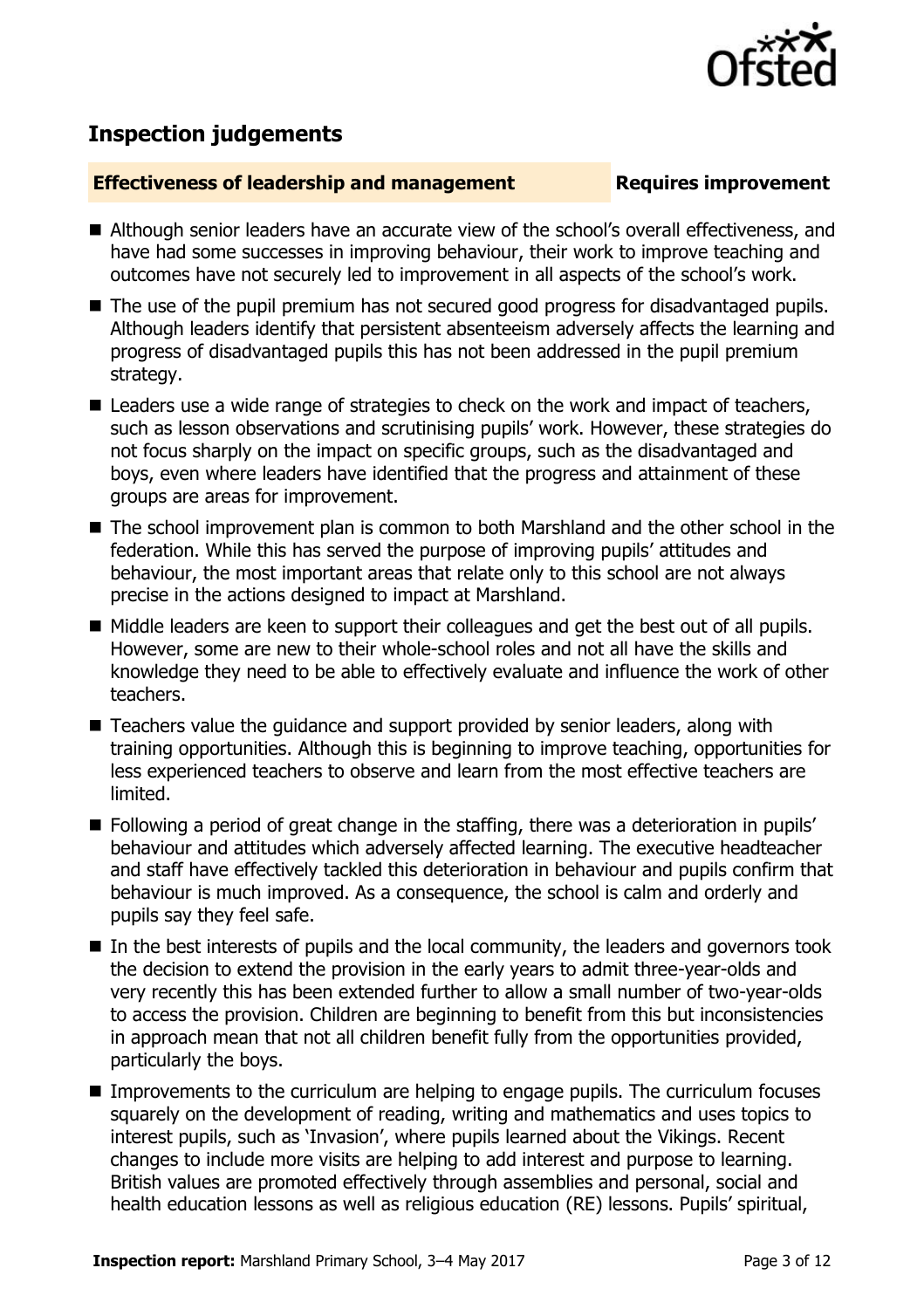

moral, social and cultural development is strong.

- The funding for primary school physical education is used appropriately. A recent review of expenditure means there is a sound plan to use the funding to develop the skills of staff as well as encouraging pupils to participate in a wide range of sports. Physical education and after-school sports clubs are valued by pupils.
- Senior leaders and the inclusion manager ensure that funding for pupils who have special educational needs and/or disabilities is appropriately used and this is beginning to meet pupils' needs. There is evidence that some well-targeted actions, such as the pastoral support for vulnerable pupils, are leading to improved outcomes. However, although the inclusion manager knows about the range of planned of interventions these are not regularly evaluated.
- $\blacksquare$  The parents who spoke to inspectors were very positive about the school. Many identified the recent improvements in behaviour. They invariably said they were confident that the school is safe and staff care well for their children.
- School leaders have engaged appropriately with the local authority. The local authority officer knows the school well and has provided appropriate challenge, but support has been hampered because of the local authority's limited capacity.

### **Governance of the school**

- Governors know the school well. Although some governors have proven skills, others are new to their role and collectively the governing body has not effectively challenged and supported school leaders. They have not, for example, challenged the use of the pupil premium funding to improve outcomes for disadvantaged pupils. They have not ensured that all of the required documents are published on the school website.
- Governors are clear about the challenges faced by pupils and their families. They know what the school does well to support pupils and their families. Although governors receive appropriate information about the outcomes for pupils, some governors have an overly generous view of the school's current performance.

### **Safeguarding**

- The arrangements for safeguarding are effective. Records of recruitment and vetting checks fully meet requirements.
- The site is maintained so that it is safe. Risk assessments identify any potential hazards and these are appropriately managed. For example, within the early years classrooms, sockets have covers and children are taught not to run inside. Staff follow agreed routines which are designed to protect children. For example, at breaktimes and lunchtimes, staff supervise areas effectively inside and outside. Staff qualified in first aid are available and pupils know who to go to if there are any problems or minor injuries.
- Staff training is regular and staff are vigilant in spotting, recording and reporting any concerns. Where needed, referrals are made to the local authority and are followed-up with appropriate reports.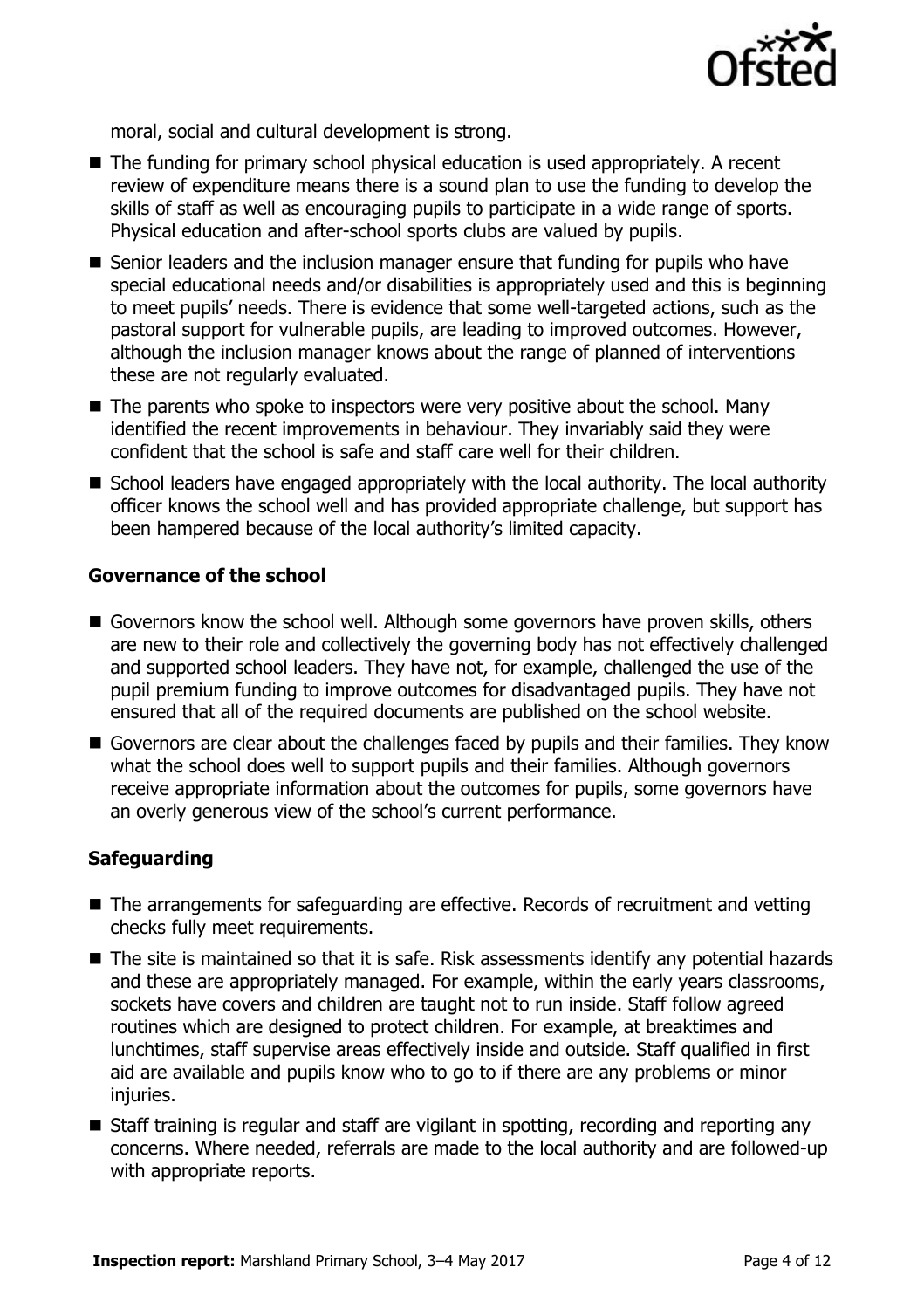

### **Quality of teaching, learning and assessment Requires improvement**

- Although there is a core of effective teaching, there is too much variability across the school. As a consequence, pupils' learning and progress are uneven and not all pupils make the progress that they could.
- The tasks set by teachers are not always pitched at just the right level to challenge pupils of all abilities, particularly the higher-attaining pupils. Consequently, pupils do not make as much progress as they could. Sometimes, teachers set tasks that do not provide enough challenge or give pupils the opportunity to apply new concepts and ideas. For example, in mathematics, pupils' books show that the higher-attaining pupils complete tasks with few mistakes and are not challenged by the work set. Some higher-ability pupils told inspectors that work was sometimes a little too easy for them.
- Not all teachers insist that written work is of a good standard. Although some teachers have high expectations and communicate these very clearly, this is not always the case. Sometimes the quality and quantity of work is wanting. Pupils sometimes make careless errors, such as incorrectly spelling common words. These errors are at times not picked up by staff, even when the school's approach is to insist that such words are always spelled correctly.
- A recent focus on improving handwriting has helped some pupils to develop a clear and legible handwriting style. However, the teaching of letter formation and handwriting remain inconsistent. As a consequence, some pupils do not form letters correctly and this contributes to some poorly presented pieces of work.
- **Positive relationships between staff and pupils are used well to ensure that classrooms** are calm and orderly. The expectations of pupils' behaviour are clear and, as a consequence, pupils say their learning is rarely disturbed by misbehaviour.
- The teaching of early reading is largely effective. Teachers and other adults use their phonics knowledge to teach early reading skills well, but there is a little variability in the impact of this work. Nevertheless, regular daily phonic lessons are helping to develop pupils' reading skills. When reading new texts, pupils use their phonic skills well to work out unknown words.
- Leaders and teachers have correctly identified the need to develop pupils' spelling, punctuation and comprehension skills. However, inconsistencies in the translation of the school's approach into every day practice means that this is only just beginning to show impact. A particular challenge for the school relates to pupils' sometimes limited understanding of vocabulary.
- In mathematics, teachers have begun to plan more opportunities for pupils to work with apparatus and equipment to aid their computation skills. There are reasonable opportunities for problem-solving and reasoning. However, these developments are relatively recent and as such their impact is still variable.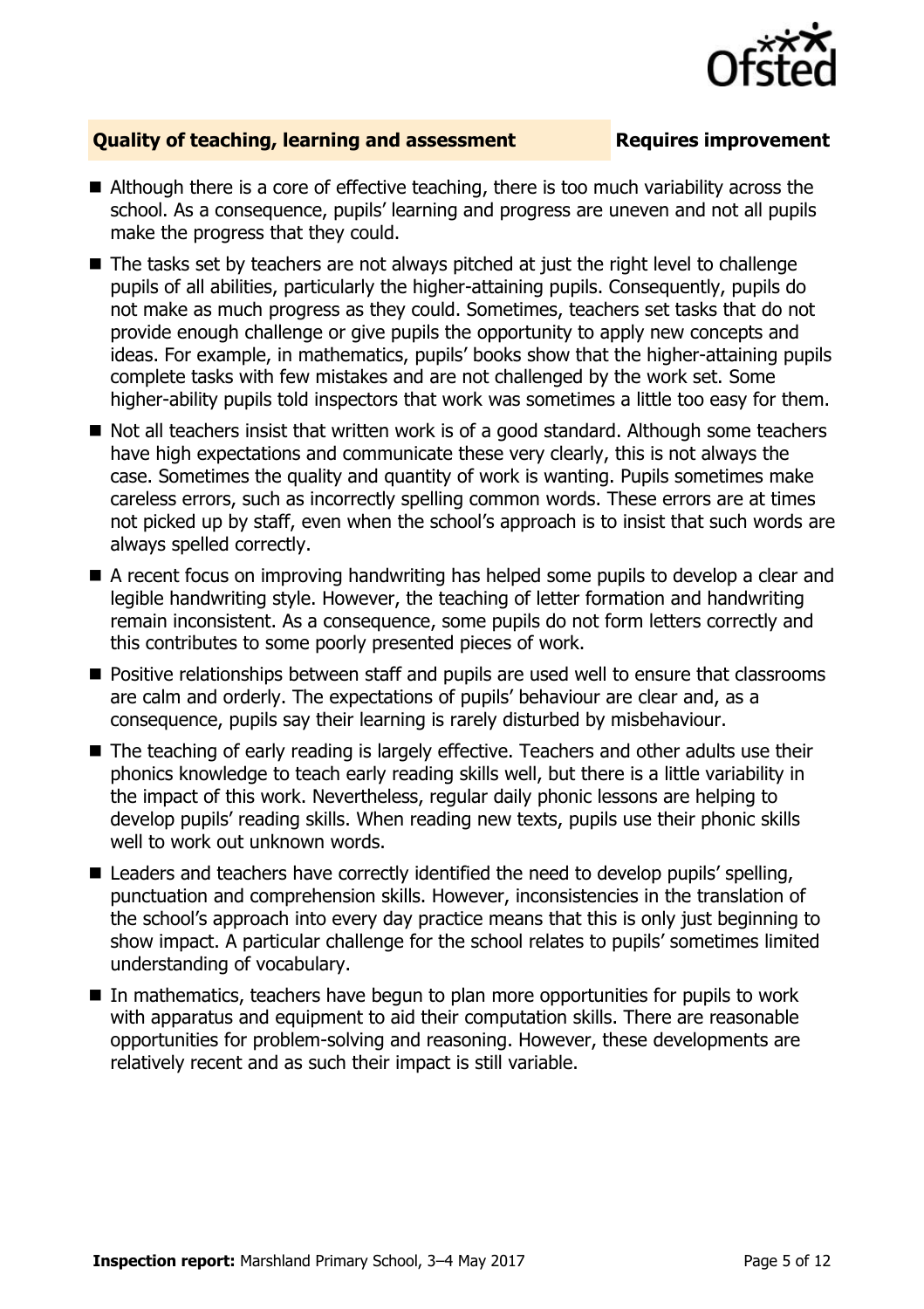

### **Personal development, behaviour and welfare Good**

### **Personal development and welfare**

- The school's work to promote pupils' personal development and welfare is good. Pupils say they feel safe and secure in classrooms, around the school and outside. Pupils know that any inappropriate behaviour will be dealt with promptly. This ensures that they are able to concentrate on their learning. Older pupils are confident and keen to do their best in lessons.
- **Pupils recognise that behaviour has improved and they say that staff help everyone,** including those pupils who sometimes find it difficult to behave well. The use of the pastoral support room and the structured programme of guidance and support for vulnerable pupils is helping these pupils to improve their attitudes to learning. This has contributed to improved attendance and learning for this small group of pupils.
- **Pupils have a good understanding of different types of bullying, including racism, and** say that bullying is rare. They say that any fall-outs are dealt with fairly by staff. Older pupils talk with confidence about the need to treat everyone equally and fairly. They have discussed sensitive subjects within their lessons. For example, older pupils understood that some people feel their body does not fit with their gender identity.
- Older pupils are able to talk about some of the dangers associated with using the internet and social media.
- British values are promoted effectively. For example, pupils are taught about a wide range of world religions. Older pupils explained that understanding different peoples' beliefs will help everyone to get on better.

### **Behaviour**

- The behaviour of pupils is good. Leaders have ensured that policies are clear and well understood. Consequently, behaviour has improved. Pupils are polite and welcoming to visitors. They say that recent improvements mean that behaviour is better in classrooms and around the school. Exclusions are rare and pupils say the school is a happy place in which to learn and play. Pupils enjoy playing in the playground because they are well supervised. They develop good social skills.
- Pupils move around the school safely. Breaktimes and lunchtimes are orderly and pupils say that this is the norm. Pupils value 'Fantastic Fridays', which are scheduled every four weeks, where all pupils who have behaved well are able to take part in a choice of interesting and enriching activities.
- **Pupils' attendance has improved and declined over the last three years and is currently** below average. Attendance rates for different groups of pupils vary. The proportions of boys and disadvantaged pupils who are persistent absentees are well above average. There is evidence that once identified, and where staff have worked with parents, the attendance of some individual pupils has successfully improved. However, this has not been part of a coherent strategy, connected to the use of the pupil premium, to address attendance issues before they adversely affect the learning and progress of disadvantaged pupils.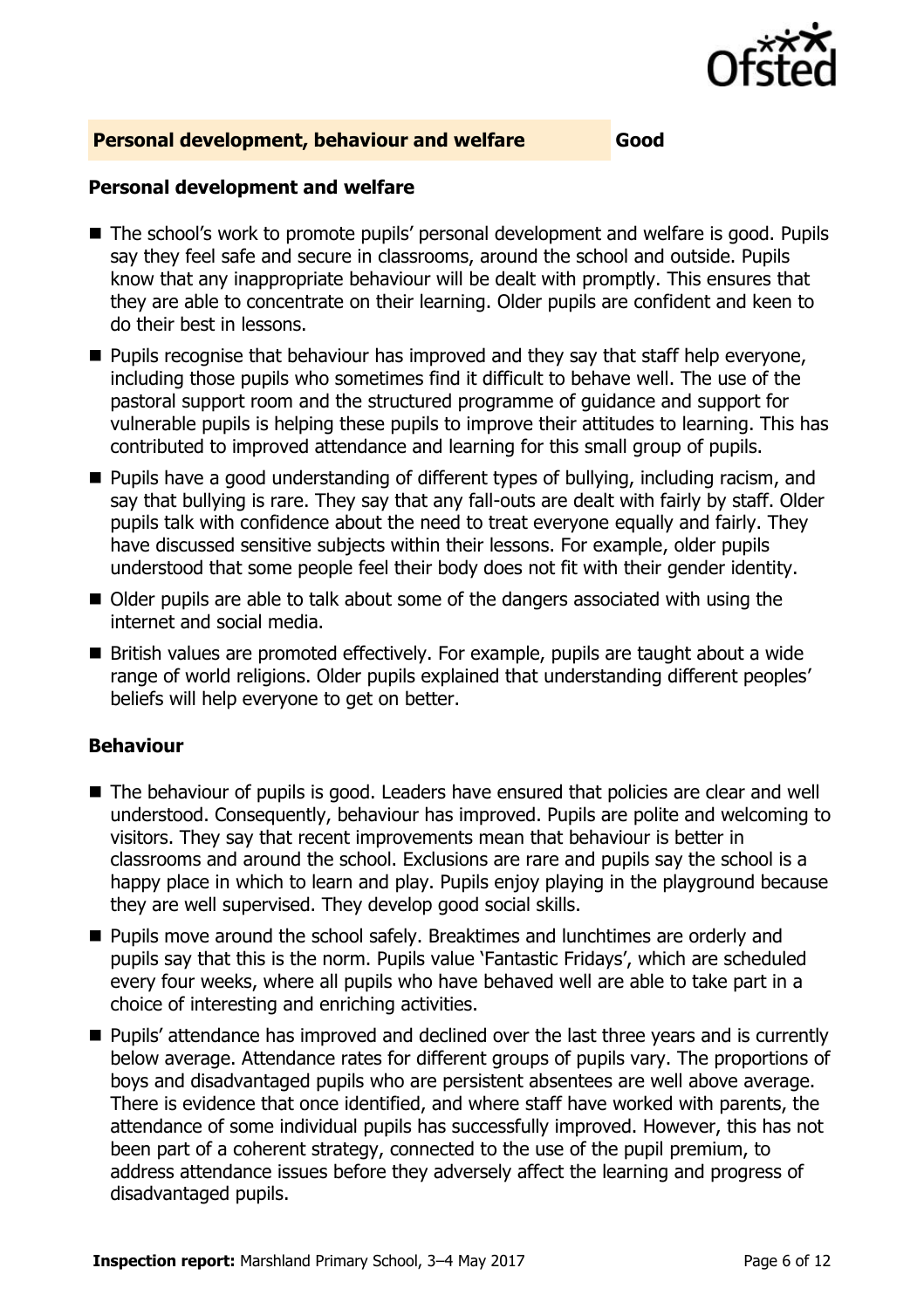

### **Outcomes for pupils Requires improvement**

- Variability in the quality of teaching and learning means that pupils' progress in reading, writing and mathematics is uneven and not enough pupils make the progress they should from their different starting points. The school's assessment information shows that more pupils are on track to reach age-related expectations by the end of the year.
- When children join the foundation stage, their skills and knowledge are below what would be typical for their age. The proportions of pupils reaching a good level of development has increased over the last three years and is closer to average. The proportions of boys who reach the early learning goal in reading and writing is below average.
- $\blacksquare$  The proportion of pupils succeeding in the Year 1 phonic check has increased each year since 2014. This reflects improvements to the teaching of early reading. However, within this positive picture, boys do not do as well as girls.
- $\blacksquare$  In 2016, the proportions of pupils at age-related expectations in reading, writing and mathematics at the end of Year 2 were below average and reflected some variability in pupils' progress from their starting points. At the end of Year 6, attainment in reading was close to average but in mathematics and writing was below average. This reflects some recent improvements to the teaching of reading but also the variability in the quality of teaching and pupils' progress from their starting points.
- In 2016, disadvantaged pupils did less well than other pupils in the early years and at the end of key stage 1 and key stage 2. Work in pupils' books shows some signs of improvement in the progress made by disadvantaged pupils, though this is not consistent in all classes. In some classes and subjects, disadvantaged pupils do less well than other pupils in school and pupils nationally.
- In several year groups, the most able pupils do not make as much progress from their starting points as they should. This is sometimes because the expectations of these pupils are not high enough and the level of challenge is not always at just the right level.
- **Pupils make gains in a range of subjects. Some of these gains are related to pupils'** interests and enthusiasm for the new topics being studied. Older pupils, for example, were able to talk with confidence about their work in science, history, geography and RE. They were able to name a range of world religions and outline some similarities and differences between different beliefs.
- The progress made by pupils identified as having special educational needs and/or disabilities is equally as variable as that of other pupils at the school. There are clear examples of pupils who are supported well and who are beginning to make clear gains in their basic skills but equally there are some pupils who are not making quite as much progress as they could be.
- The small proportion of pupils who are learning English as an additional language are generally well supported. They have been integrated well and, due to their immersion in English, have made good gains and are largely working at a similar standard to their class peers.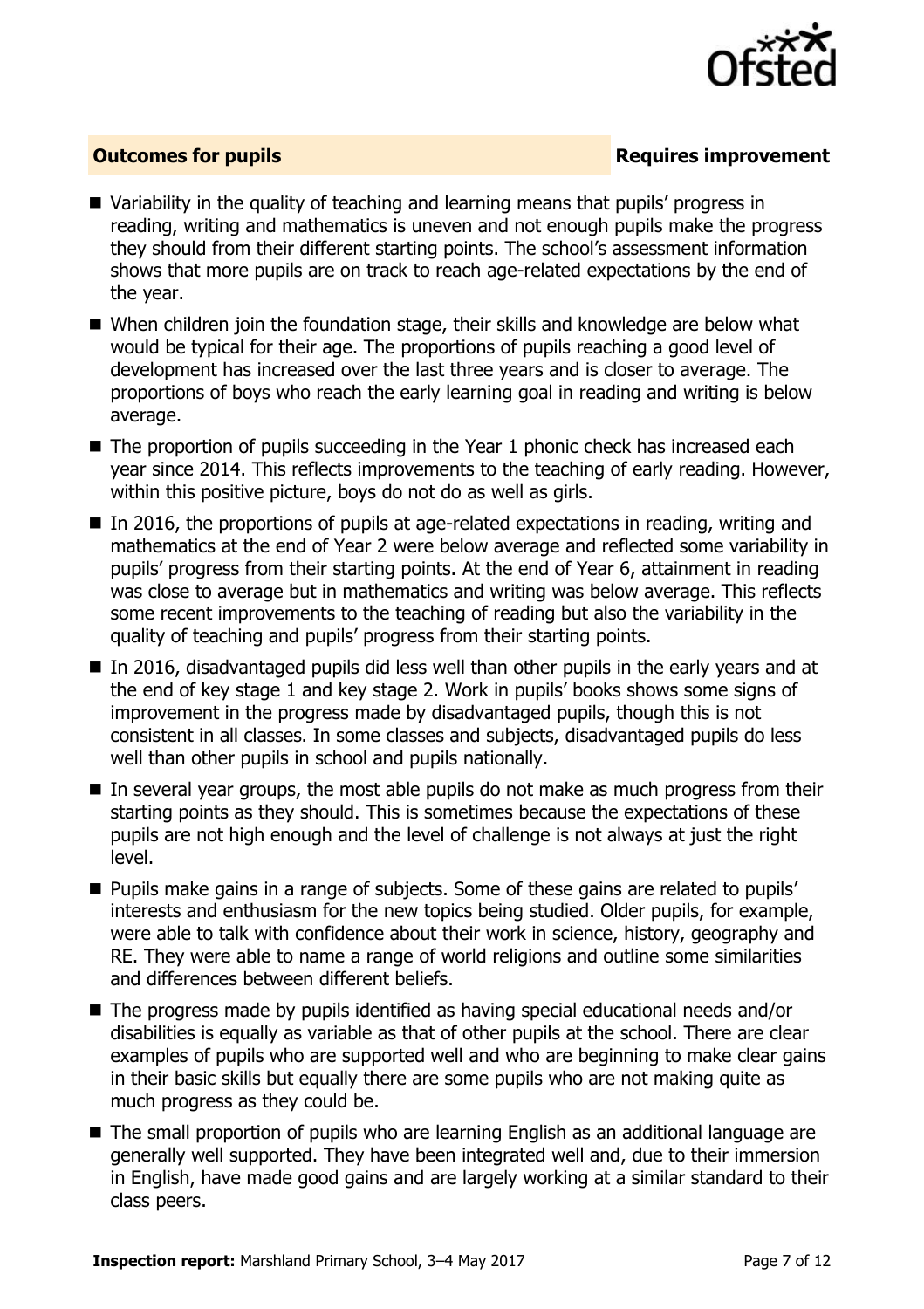

### **Early years provision**

- Although there are strengths in the leadership of the early years, variability in teaching means that not all children benefit fully from their time in the setting. Sometimes, the adults do not encourage children to talk when they are playing outdoors. Opportunities are missed for adults to model spoken language and extend children's vocabulary.
- Resources are generally of good quality and the planned activities are often well thought out, specifically to appeal to both boys and girls. However, not all children are encouraged to take part in the planned activities. Consequently, some pupils do not benefit from these activities and opportunities are missed to develop every child's speaking, early reading and writing skills.
- $\blacksquare$  From their often below-typical starting points, children make good gains in their personal and social skills. Children, including the recently admitted two-year-olds, settle quickly and get on well with one another.
- The early years leader has a good overview of the strengths of this area of the school and the impact on children's learning and progress. Leaders have correctly identified the need to improve boys' learning so that they develop early reading and writing skills. Although topics and activities have been planned to appeal to boys and girls alike, these have not led to enough boys making rapid progress in speaking, reading and writing.
- The early years team have successfully extended the provision to three-year-olds and very recently to two-year-olds. The learning environments indoors and outdoors are safe, well supervised and provide a range of interesting activities for children. Relationships between staff and children are warm. As a consequence, children settle quickly, are happy and are keen to enjoy their time in the setting.
- Appropriate adjustments have been put in place to cater for the needs of two-yearolds. For example, furniture at suitable heights is used to present activities that children enjoy, along with toys and games that can be used on the carpet.
- Parents who spoke to inspectors about their children's experiences in the foundation stage spoke very positively about the work of staff in caring for children and helping them to settle quickly.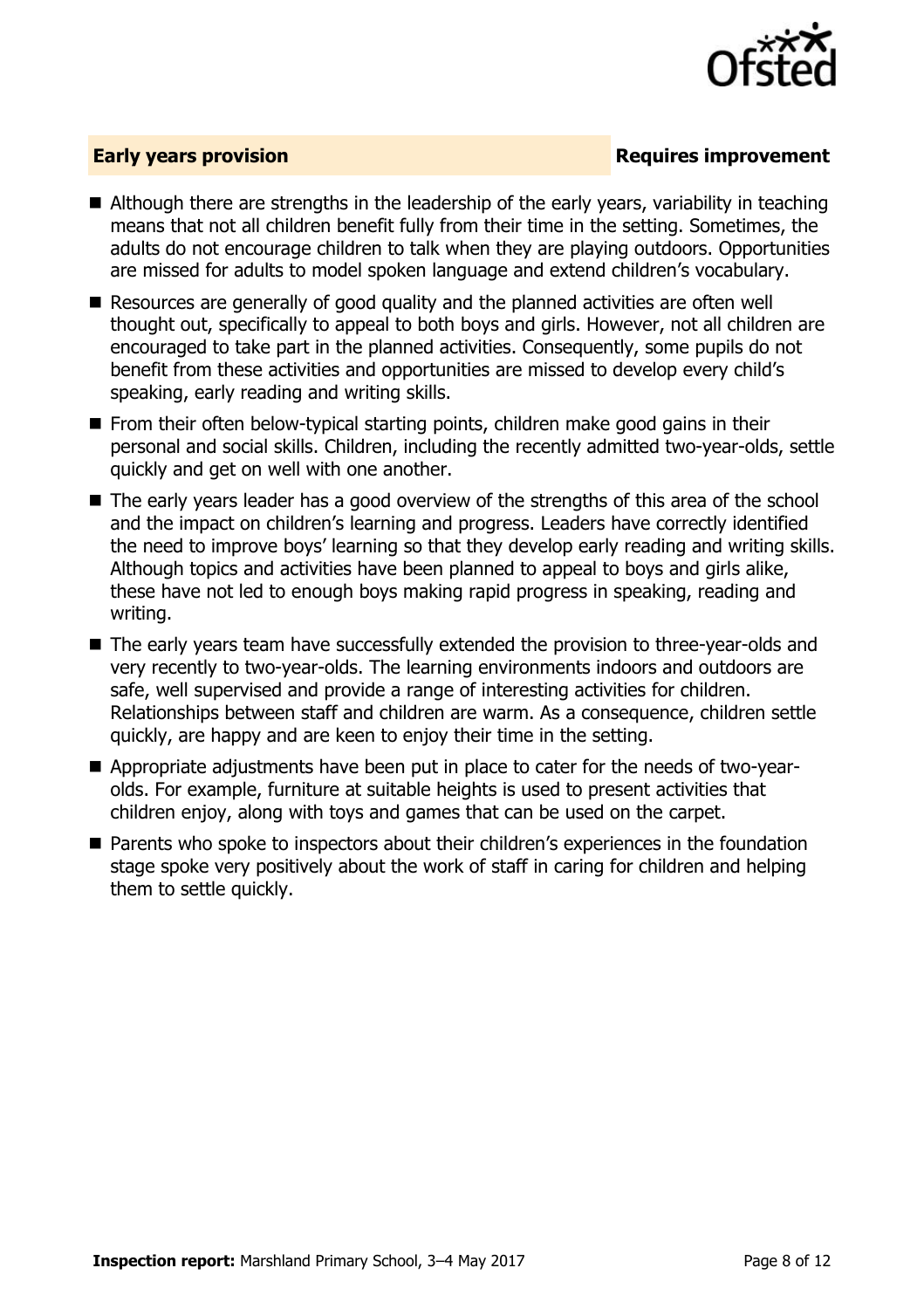

# **School details**

| Unique reference number | 106690    |
|-------------------------|-----------|
| Local authority         | Doncaster |
| Inspection number       | 10032086  |

This inspection was carried out under section 8 of the Education Act 2005. The inspection was also deemed a section 5 inspection under the same Act.

| Type of school                      | Primary                          |
|-------------------------------------|----------------------------------|
| School category                     | Maintained                       |
| Age range of pupils                 | 2 to 11                          |
| <b>Gender of pupils</b>             | Mixed                            |
| Number of pupils on the school roll | 171                              |
| Appropriate authority               | The governing body               |
| Chair                               | <b>Martin Oldknow</b>            |
| <b>Executive Headteacher</b>        | Sarah Hall                       |
| Telephone number                    | 01405 812 693                    |
| Website                             | www.marshland.doncaster.sch.uk   |
| <b>Email address</b>                | admin@marshland.doncaster.sch.uk |
| Date of previous inspection         | December 2012                    |

### **Information about this school**

- Marshland is a smaller-than-average-sized primary school. The school is federated with Thorne Brooke Primary School, a short distance away. The executive headteacher and a single governing body have responsibility for both schools.
- $\blacksquare$  The proportion of pupils known to be eligible for the pupil premium is well above average at almost two thirds of the school population. There are more boys than girls in the school. The proportion of pupils who have a minority ethnic heritage is small. A small, but increasing, number of pupils have a first language that is not English.
- The proportion of pupils who have special educational needs and/or disabilities is above average. The proportion of pupils with statements of special educational needs, or education, health and care plans, is just below average.
- Three-year-olds were admitted into the early years for the first time in October 2016. In April 2017, a small number of two-year-olds were admitted.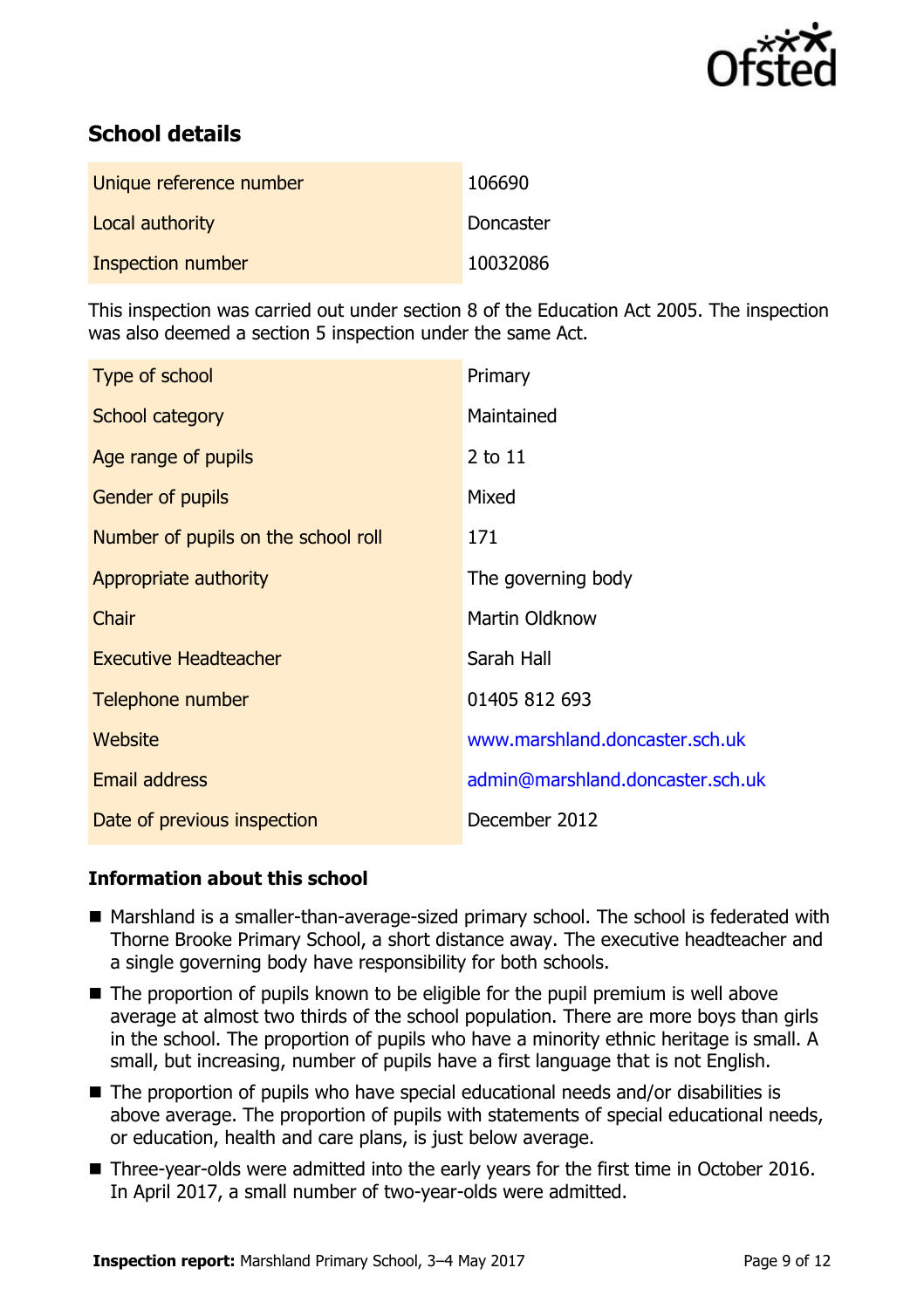

- The school meets the government's current floor standards, which are the minimum expectations for pupils' attainment in reading, writing and mathematics by the end of Year 6.
- There have been significant changes in staffing and leadership since the time of the previous inspection. A new executive headteacher took up her post in September 2014. The substantive deputy headteacher moved to a headship position in January 2015 and a new deputy headteacher was appointed in September 2015. This post was then upgraded to head of school in April 2016.
- As a result of staff movement, there was a period of change in middle leadership between 2014 and 2016. Only one teacher at the time of the previous inspection remains at the school. Almost half of the current teaching team have been at the school for less than two years.
- The school provides a well-attended breakfast club, which is managed by the governing body. A private provider uses the site to provide before- and after-school care for pupils from this and other local schools.
- The school does not meet requirements on the publication of information on its website about the previous year's pupil premium expenditure and its impact on educational attainment, barriers to learning and how these will be tackled.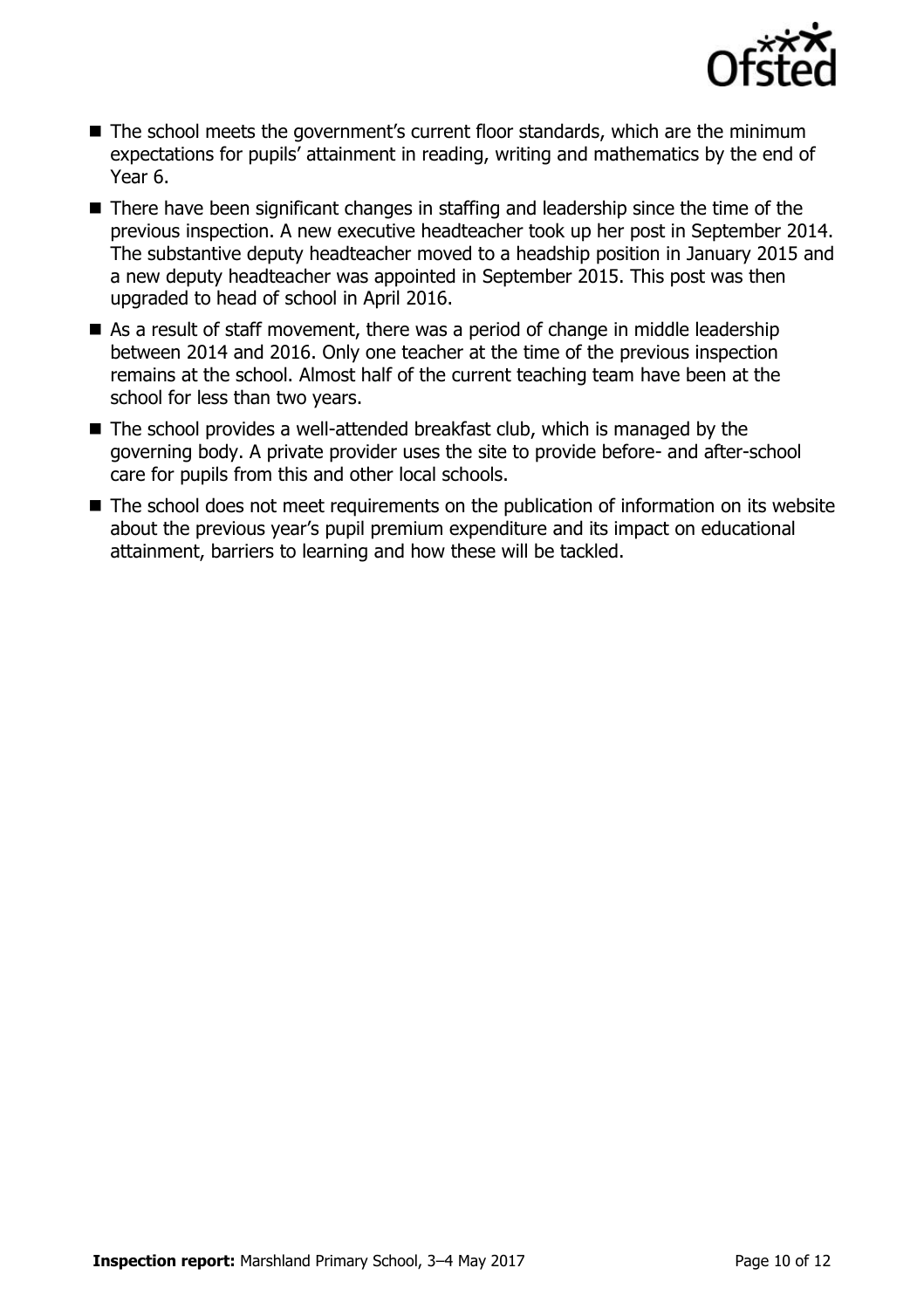

# **Information about this inspection**

- Inspectors observed teaching in all year groups. Some lessons were observed jointly with the executive headteacher or the head of school. Inspectors observed the teaching of early reading skills and listened to pupils reading. Inspectors talked to pupils about their learning and looked at examples of their work.
- **Inspectors held meetings with the executive headteacher and the head of school, two** middle leaders, the special educational needs coordinator, a member of the governing body and a representative from the local authority. A telephone conversation was conducted with the chair of governors.
- Inspectors looked at a wide range of school documents, including the school's own self-evaluation of current performance and plans for improvement, information relating to the safeguarding of pupils, the school's most recent information on the attainment and progress of pupils, minutes of meetings of the governing body, performance management records and the school's most recent information relating to pupils' attendance.
- $\blacksquare$  Inspectors spoke to parents informally at the start and end of the school day. There were insufficient responses to Ofsted's online parent questionnaire (Parent View) to allow a summary of parents' views to be considered. Responses from 25 staff to Ofsted's staff questionnaire were also considered.

### **Inspection team**

| Amraz Ali, lead inspector | Ofsted Inspector        |
|---------------------------|-------------------------|
| <b>Beverley Riddle</b>    | <b>Ofsted Inspector</b> |
| Larissa Thorpe            | <b>Ofsted Inspector</b> |